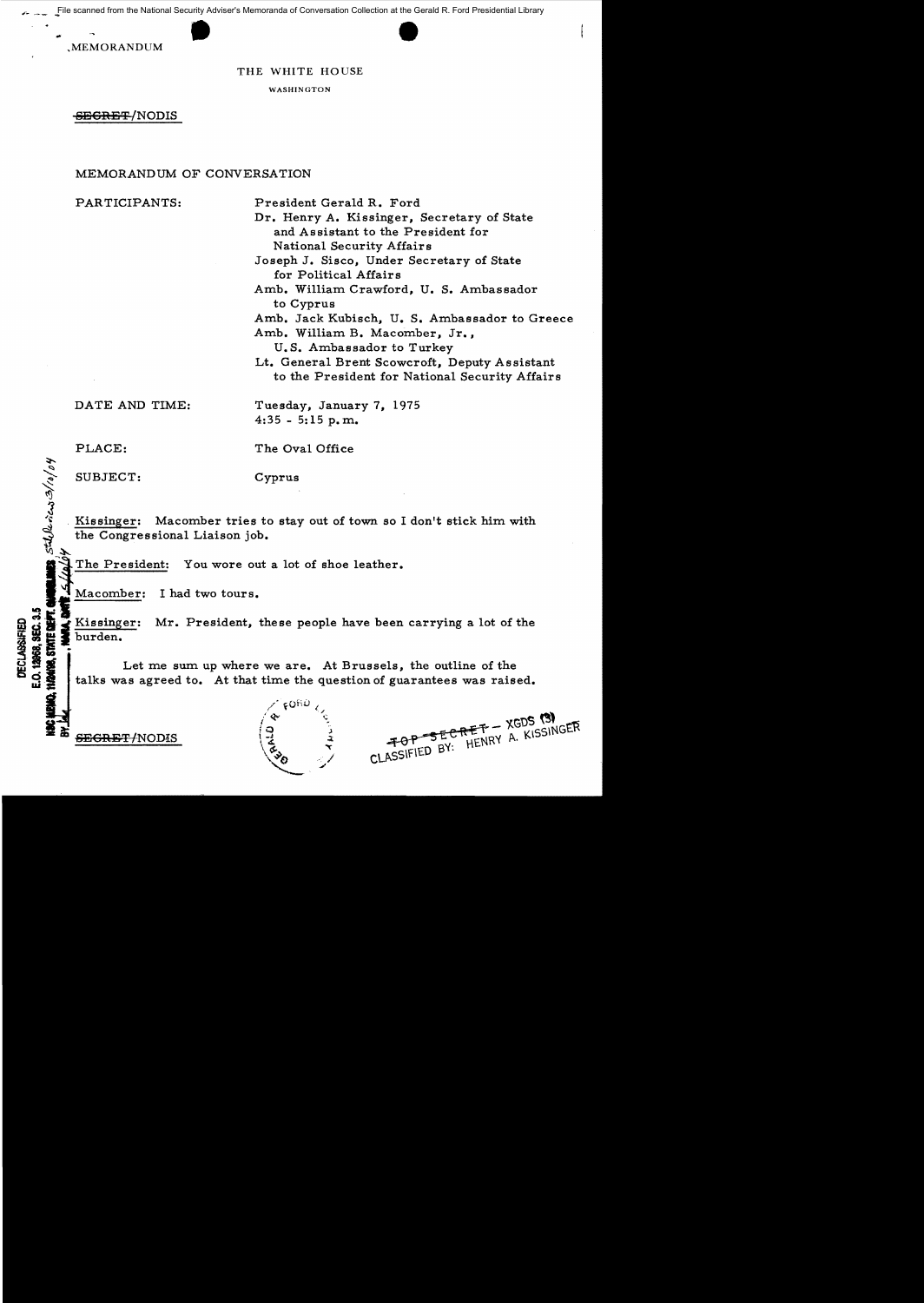## **EXTERNAL SECTIONS**

I told you I called Esenbel and he agreed to start the talks tomorrow. He asked for one wrinkle -- that everyone agree to submit the final results to a meeting of five powers -- which is not the same as a guarantee.

For concessions, we will aim for the opening of the airport; the port of Famagusta, the withdrawal of some troops, and the return of some refugees. We won't get all these, but with two or three we could move the Congress. We have to get a longer extension this time.

The President: If we get three or four of them, isn't that substantial progress?

Kissinger: This package would alleviate most of the conditions, but we can't get it all in the few weeks available. We also hope to step up the pace of talks to three or four per week. The Greeks have given up most of their earlier demands. The major issues now are the extent of the Turkish area, the powers of the central government, and the refugees.

The President: Will other issues,like Law of the Sea in the Aegean, be thrown in?

Kissinger: The Greeks are willing, but it would complicate it.

Macomber: It could follow the Cyprus talks.

Kubisch: The situation in Greece has improved greatly, and the American position has improved from the bad position of last summer. Karamanlis has done a great job in the country. He understands the need for close U. S. ties and he supports it, but he can't move fast publicly. He has the Greek side all held together for now, but he can't hold them for long. He wants a quick settlement and is willing to concede much. He is willing to follow with talks on the Aegean, on overflights, and so on -- and move to a real detente. We are on a good trend in Greece.

The President: How did Wayne Hays do?

Kubisch: He talked Turkey, but they know he is a friend and he has credibility. He gave a press conference and did a great job.

Macomber: He was good in Turkey, too. The Turks want to be European and oriented toward us. They don't work democracy very well. They had bad luck in the last election but Ecevit's government was good. If there is

<del>SECRET</del>/NODIS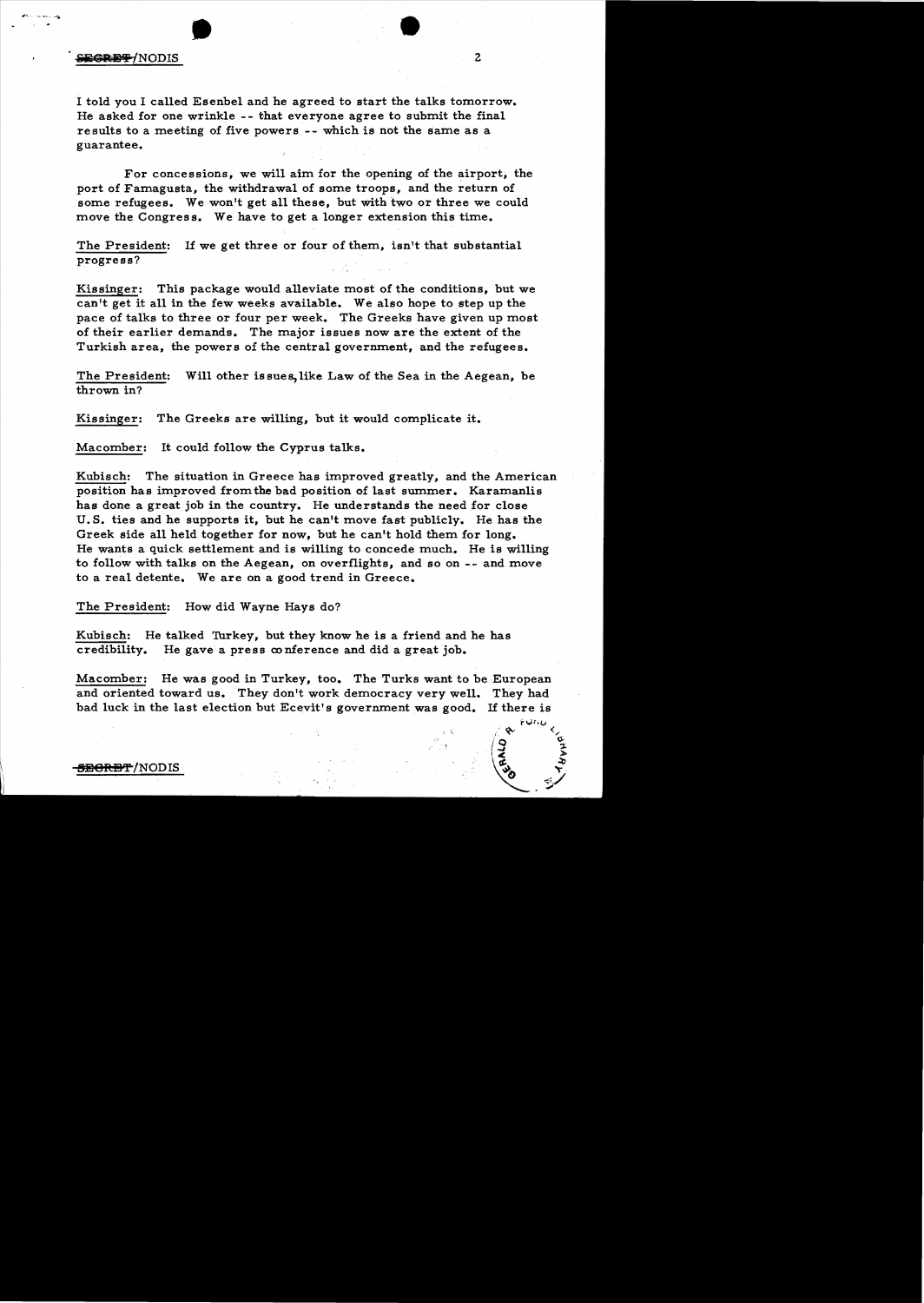# • • ~13'¥-1NODIS <sup>3</sup>

an election, Ecevit will win big and the other parties don't want that. The military are getting impatient. They will agree to elections at some point, but it will be a weak government until it is over.

The President: Will the military agree to a reasonable settlement?

Macomber: Yes. They are tough. They are incredulous that the United States could do what was done -- but they are deeply grateful to you and Secretary Kissinger.

The President: It was really tough last October and in December. We had this Demetracopolous who really incited the Greek community here.

Macomber: Their problem is they see this little island so close to their shores, with their countrymen being screwed for such a long time by. nine million Greeks far away. They like Karamanlis but they are determined it won't happen again. They are very offended that the United States turned on them. If it wasn't for you two. Turkey would be down the drain.

Kissinger: We will pay for this for years to come.

Macomber: If there is an aid cutoff, our influence will be almost zero. We have many installations there. With their fine Army and the Straits. they are really an asset.

The President: Do they control Denktash?

Macomber: Yes. But it is a weak caretaker government.

Crawford: Cyprus is a tragedy, from the paradise it used to be. It is now a divided island. There are only 12,000 Greeks in the Turkish zone and 18,000 Turks in the Greek zone. The Turks move into the big villages but there are no jobs. There is a political division and economic division now -- which doesn't make sense. Even the Turkish Cypriots say "Turkey didn't come in to save us, but for their own purposes." The Greek Cypriots are now becoming disillusioned with Greece. So both of them are disillusioned. Now there is a sort of a Cypriot nationality coming out of this. Denktash and Clerides are old friends and were raised together. But looking over Clerides' shoulder is Makarios and Greece; over Denktash's shoulder is the Turks. But still their relationship is the best possible for negotiations.

<del>SEGRET</del> /NODIS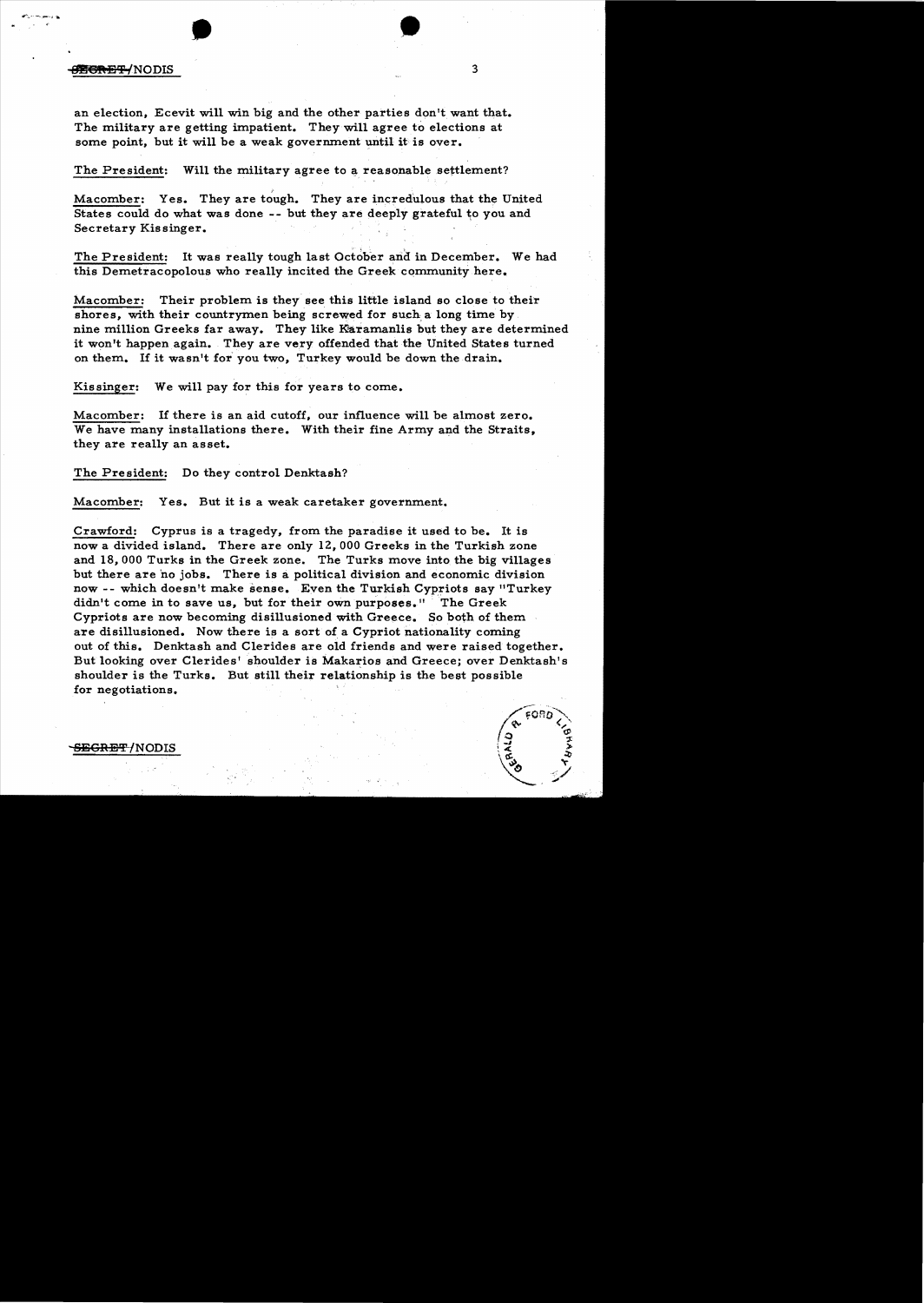### 1: **1:** The set of the set of the set of the set of the set of the set of the set of the set of the set of the set of the set of the set of the set of the set of the set of the set of the set of the set of the set of the s

Kissinger: Karamanlis is playing Makarios skillfully. If Makarios blesses the agreement, he is off the hook; if Makarios rejects it, Karamanlis can say he tried and can stick Makarios with it. If the Turks could give up a little, they could get a lot. Makarios won't stay quiet f or long. He wants a stalemate so he 'can maneuver and get the Soviet Union in.

•

Macomber: I agree.

Kissinger: Few Greeks will go back to the Turkish zone.

•

Macomber: But the Greeks and Turks hate each other. They have trouble getting together.

The President: Henry and I have been talking this subject since my first day. Keep it moving and we will try to take care of the' Congress. We need enough progress to get us over the hump, and Bill [Macomber], you can use my name to get the Turks to move.

Crawford: I hope we can get aid money for Cyprus, too.

**SEGRET/NODIS**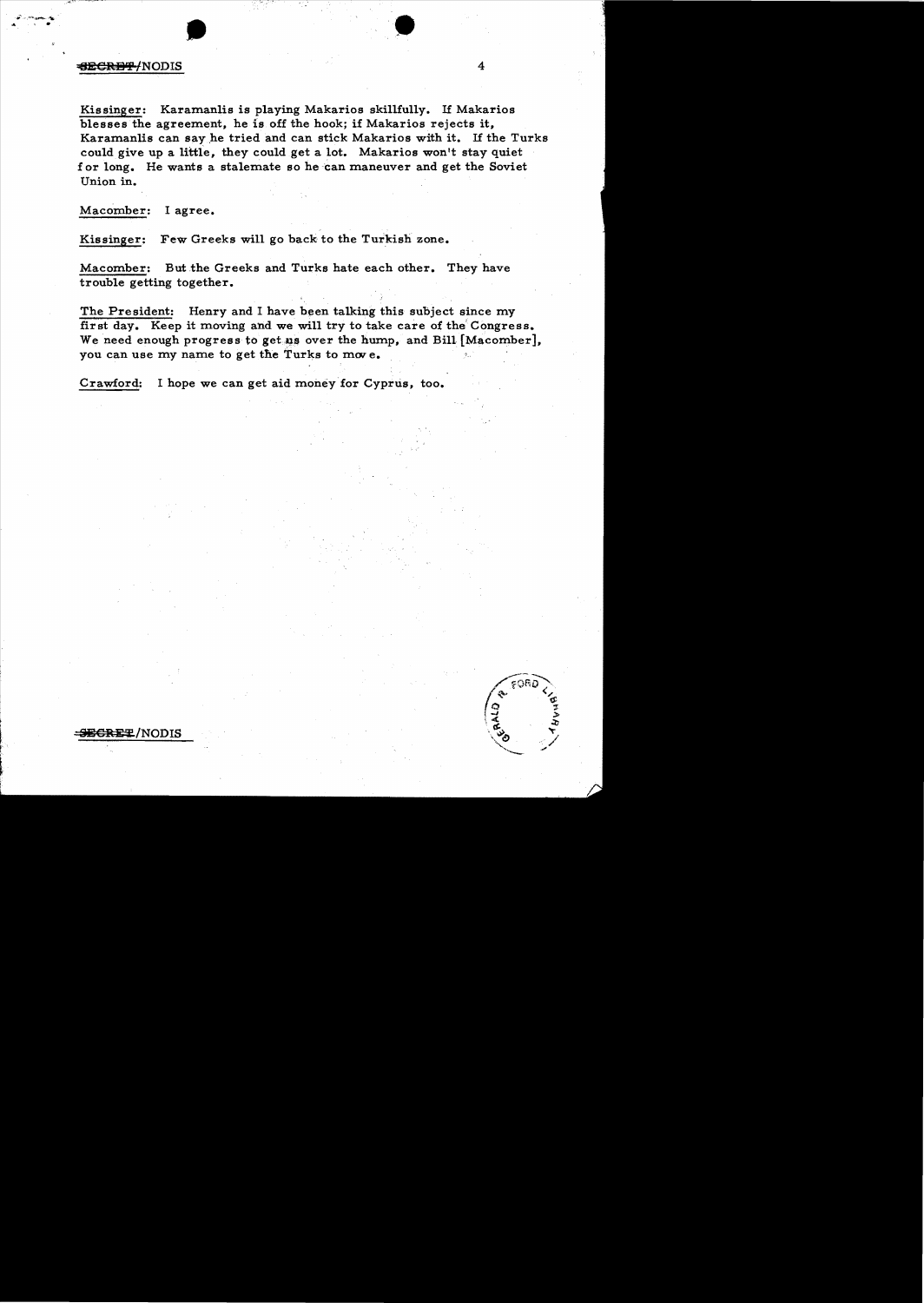P/K/ Crawford / Kubisch)  $\sqrt{2}$ Macombien/Sinco<br>7 Jan 25 K Macaunhen tries to story outof tom soit pluste P You was out a lot of show hutton / M 2 Comes L'Ibres people base sont company a lot of cloude Chat très a gauchère fogganation une raise. that agree to sudent werelt to 5 position with à préventer / 100 pour of angust, port of Finneywater, cul chanal efformé Crops, entre 1 avril espages. (Is event get uf tree, but of c'er 3 av combd marc à Cong/at il e have topet à large P gave get s/a 4, cout that publication prop. K This parkage for Id allowents most untition but and cent pet it fill inc pour crubs available. We also Lope to stop mpc point of Cathe-to 3-4/wh. Creeks have given up wast of this lattle churches The motor wires are: Xtent of Turk area, powers of errit part, you en. ces il otten cosses, like has be throwns in. K Gentral as everthing, but it would complicate it. In It could follow Eg purs todas. US joutin in provid pour to b joutin of litermens. Rara dons quit job in country, Ne medistributed piece else US AUTHORITY Res me graphiques State review 3/10/04 BY  $\frac{1}{2}$  NARA, DATE  $\frac{6}{14}$  09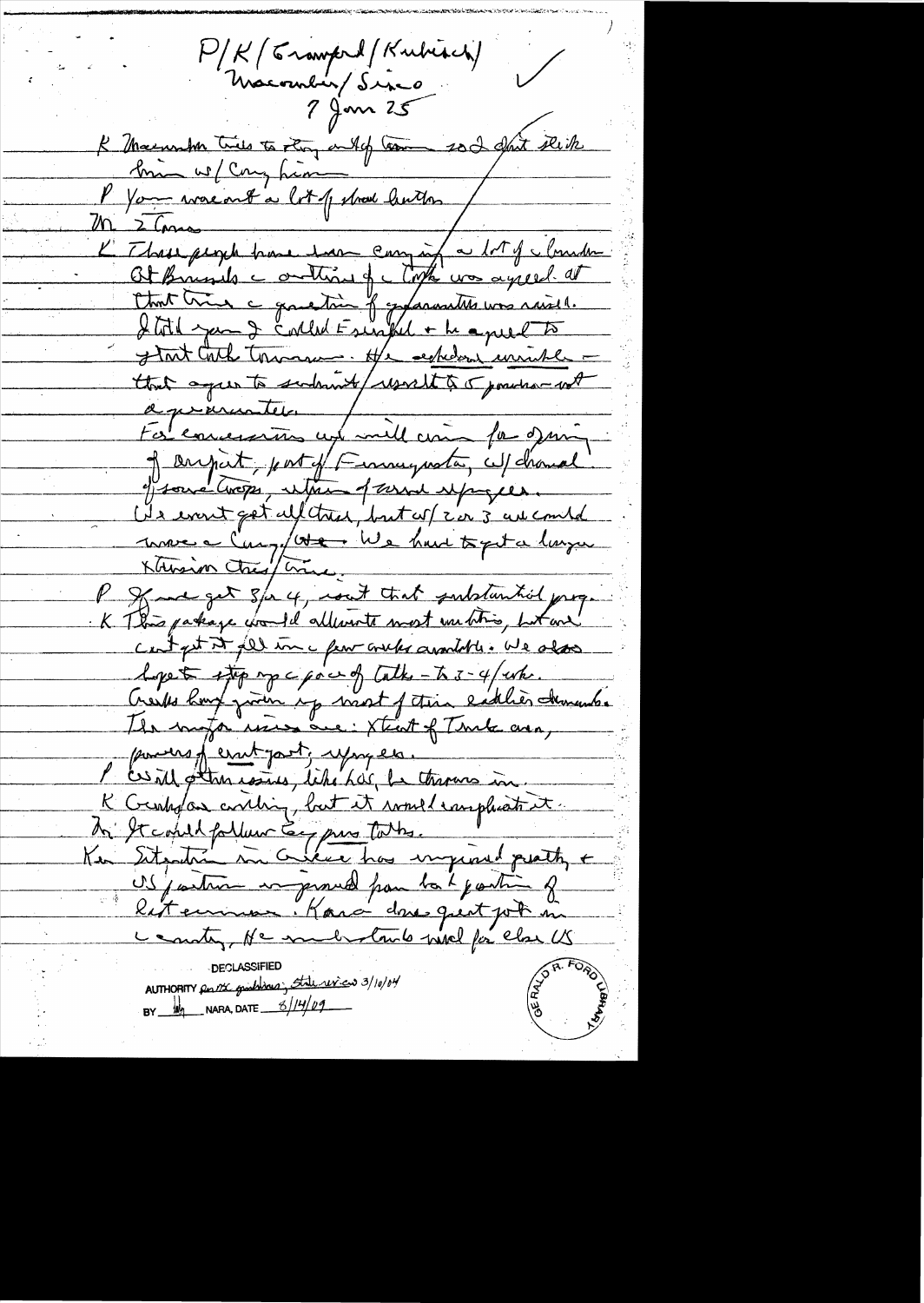Two + supports it but he count more fast portrida, He has brook side all hald try the fa uni, but he count hold them for large Ne wonto a quick settlement + within to energy mont. Within of februr av/ asyming drug light, etc. P At related Wayne Hoyado "<br>La He take toute, but they hum he find + M He was good in Trushy To, This won't & the Euse consulted toward us. They don't work durante un eville Bad burk in list electron but Ecenit goot piral. If conclution, Ecevit will win by + cottan partie don't creat that timetry getting important. They unit agree à dertier at remi pout but work gost intil stears. P Will with agree & was with sitternt Un yes They tough, incredibling that US comed -60 cohat you was done - but they deeply qualited  $\sqrt{a}$  you + K. P It une really Tright lost Bet + in Dec. We had commenty " Un This port is they see this lotter reland on close W then country we bring survey for lay time<br>In 9 mil Creeks for anny. They the Kara, but ing of production US Commediantement for the go 2 Timber would be down the draw K Weavill pay facting por years to cars. In If could, on influence will be alward zero.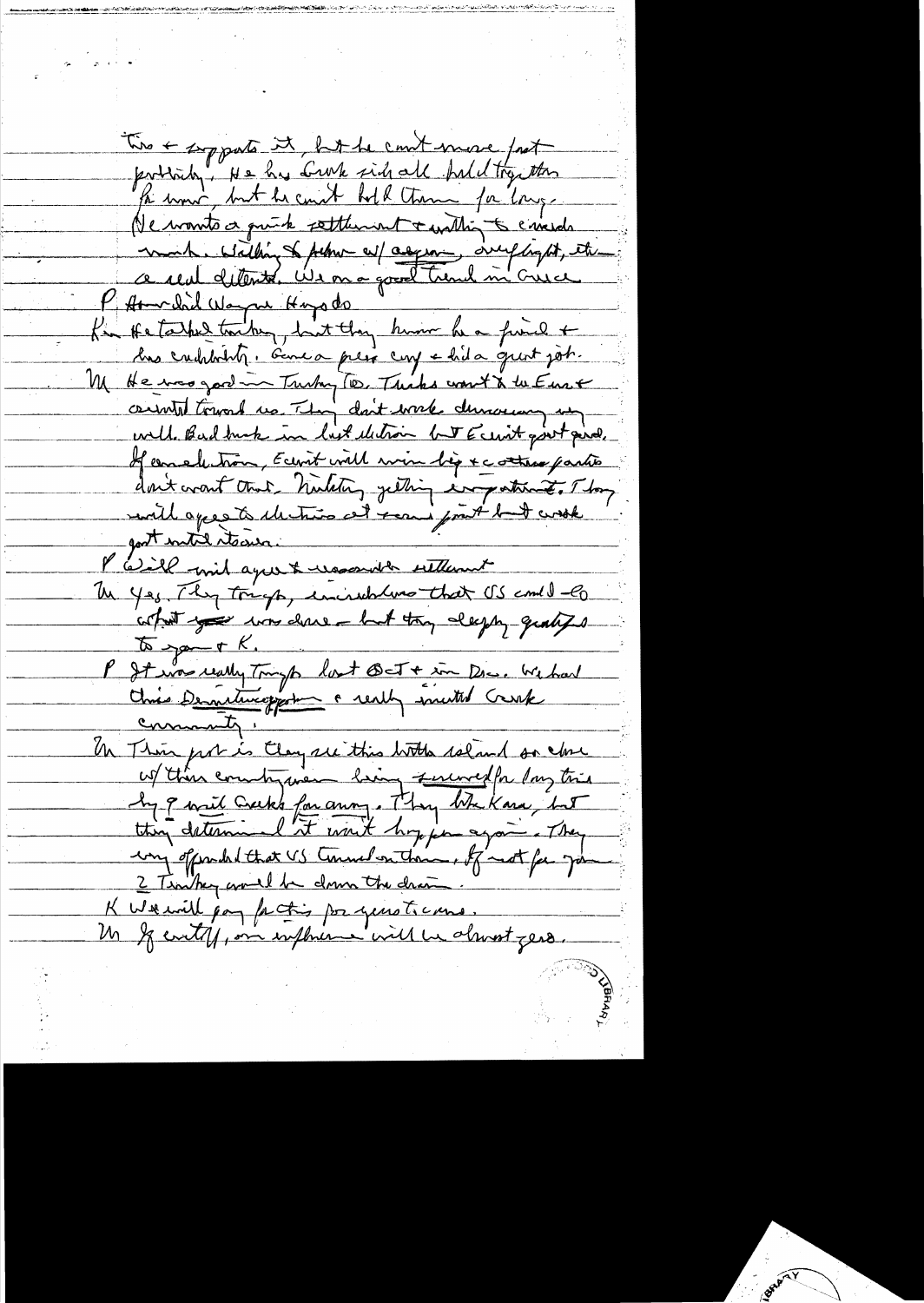We have many installation there - w/ this fine any +c that thats, they are reach an asset P Do this ented Durktish? M yes, Bart it a want cantator pout Contrains contractes for pas is a tragedy pour paraties it use to be the more or durch I salant. Only 1 Love Crucks in Tyme + 18 000 Time 6 jours Tomps more with chy will no fit we git . There to political droin + ever draine une -april dorsant such surse. Erra T Eyputs son T druhot come me to sand us, but for this own propose. Com The a Capita are now becoming childrines of Grece, So lothare, Unitare is a sort fa Empirit methits caning and of this. Doublis & Christia are old prints + raised trythes. have kut bothing ones Climite shoulder is trackaries + here, cree Derktack is Turko. But still This ulatranship is a lego pasible parame inquintin. K Kara is playing Ankaris shiltfully. If Makaria bleses capanisent, he is off chook; if histories regits it, Kong can say he tried & stick br. a/it. If trubs could give up a bitte, they could get a lot Viakarins vont stapmet for larg. He wants a Atalhmente sobre con momente que su un Un daper K to Few Seeks will go he hts T jours toyethere  $#$ P K & hem Tolky this subject sune my 1st day.